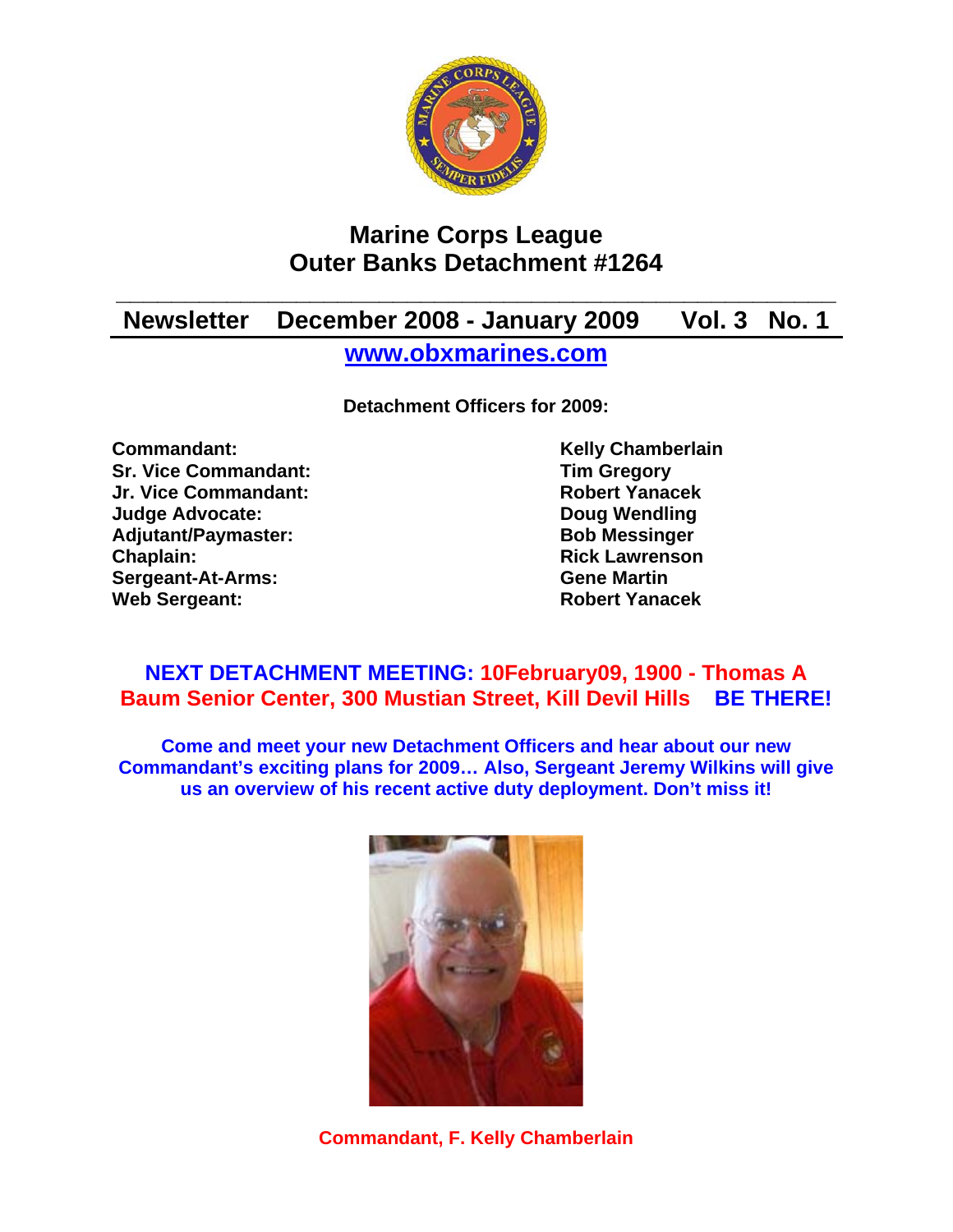## **What's Been Going On?**

#### **Check your Detachment Website OFTEN: www.obxmarines.com**

#### **Museum of the Marine - Jacksonville, NC**

**Outer Banks Detachment #1264 was one of only FOUR detachments in NC to meet the Marine Corps League challenge of donating \$25/member [as of Sept08] for construction of the new Museum. Several members and local businesses made this possible. Each Detachment member is entitled to a great challenge coin provided by the Museum. Pick yours up at the next Detachment meeting or contact Adjutant/Paymaster Bob Messinger for yours!** 

#### **Officer Installation 2009**

**Your new Detachment Officers were installed on 13 January at the Black Pelican Restaurant [Yep! Was supposed to be the Baum Center but we adapted, improvised and overcame…] Come and meet them at our 10Feb09 meeting at the Baum Center.** 

**Marine Corps League [National] has chosen Greensboro, NC as the site of its 2010 National Convention!** 

### **Rifle Exchange…**



### **Message from the Commandant:**

**Fellow Marines, I am honored to be your Commandant. I will strive to keep the momentum established by Doug Wendling, our former Commandant. The major issues have been stated in another communication. Let's work together to move forward swiftly. The China Marines had a phrase for it --**  $\equiv$ *Ho* **or work together. Aren't we the few and the proud?** 

**Onward and upward! "Don't bunch up and stay off the ridge lines."** 

**Semper Fi**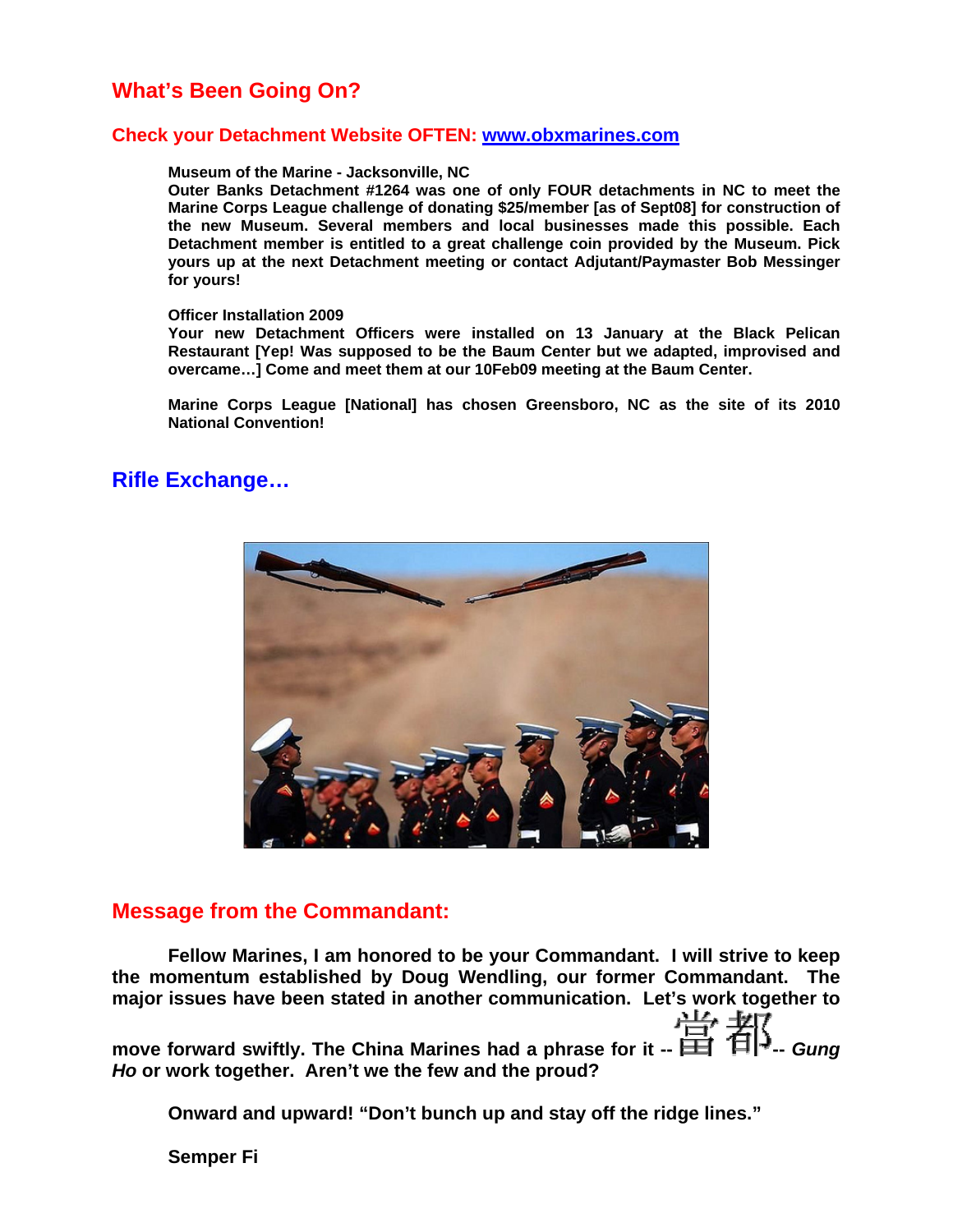### **Recruiting…**

**Recruiting literature is available for all members. Pick some up at the next meeting and make it your objective to recruit one new member this year. Current membership is 36. WELCOME ABOARD: Tom Hurley, Gene Martin, Rick Lawrenson and Robert Payton** 

#### **Toys For Tots…**

**Adjutant/Paymaster, Bob Messinger, did a fine job of coordinating our TFT's participation for 2008. If you didn't get a chance to participate, put it on your calendar for this year. Lee Baronet, Dick & Joanne Sulik, Bill O'Brien and several others had a ball at the collection points and filled several boxes for distribution to local children. Bob and Dan Beall brought back a whopping 246 toys from one Outer Banks fishing tournament alone! It's a small but very satisfying volunteer opportunity. Get involved for 2009!** 



**Check your Detachment website often: www.obxmarines.com**

**Also, North Carolina and other MCL information is available at the Department NC website: www.ncmcleague.org**

**Check in here to read the Marine Corps League Uniform Code… If you decide to obtain MCL uniform items, wear them correctly!** 

**National Marine Corps League website: www.mcleague.com**

**Detachment Programs/Actions/Events - These items are either in discussion among our members, staged for implementation or underway:** 

**Marines Helping Marines –** 

**Volunteer Drivers: to provide transportation of fellow veterans to meetings, Detachment events, VA Hospital, airport, etc.** 

**Notary Public Service: Provided at NO COST to members needing Notary services. Contact Robert Yanacek, Detachment Junior Vice Commandant/Web Sergeant.** 

**Toys For Tots – Detachment Participation Contact Detachment Adjutant/Paymaster, Bob Messinger, 441-6559,**  messenger.b@obxmarines.com